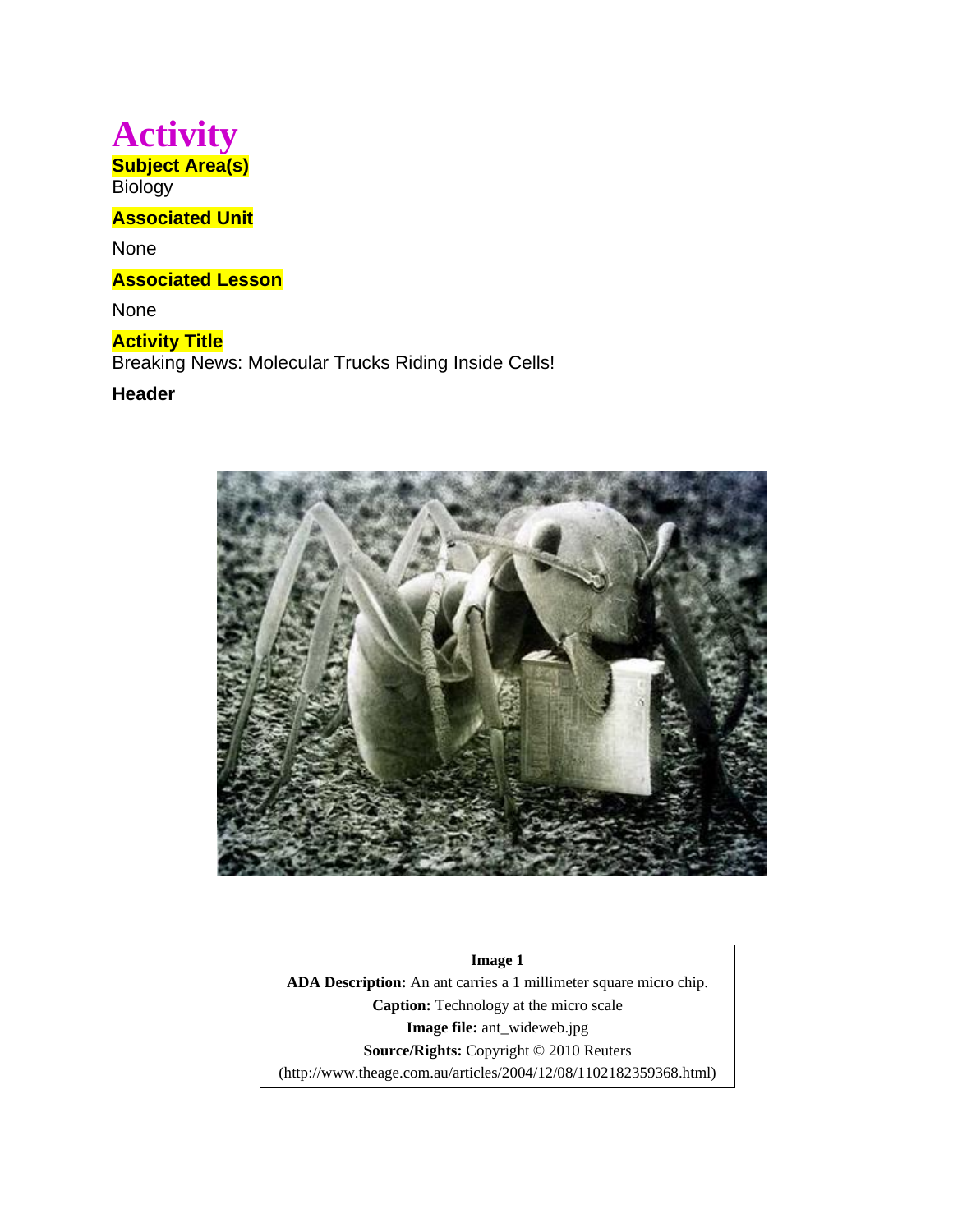**Grade Level** 9 (9-12)

**Activity Dependency** 

None

## **Time Required**

30 minutes

**Group Size** 

N/A

## **Expendable Cost per Group** US\$ 0

## **Summary**

Nanotechnology has recently become a hot topic in science and technology as knowledge and technical advancements have allowed people to operate at smaller and smaller scales. This activity is designed to introduce students enrolled in biology courses to nanotechnology by the use of a typical lab microscope and with the aid of an on-line virtual scanning electron microscope. This activity also presents exciting results from cellular and molecular biology studies that employed latest nanotechnology advancements.

## **Engineering Connection**

Molecular and cellular biologists and biomedical engineers have been one the first in the scientific field to make use of nanotechnology in their work. Analyzing and deciphering the inner works of Mother Nature at the small scales of cells and macromolecules. The technological advancements in the nanotechnology field have provided powerful tools to study and manipulate objects at almost atomic scales and design new devices with unlimited application potential.

## **Engineering Category** = #3

Choose the category that best describes this activity's amount/depth of engineering content:

- 1. Relating science and/or math concept(s) to engineering
- 2. Engineering analysis or partial design
- 3. Engineering design process

## **Keywords**

Nanotechnology, microscale, nanoscale, molecules, DNA, proteins.

## **Educational Standards**

Biology: Texas Essential Knowledge and Skills (112.34. Biology, Beginning with School Year 2010--2011)

(c) (3) Scientific processes. The student uses critical thinking, scientific reasoning, and problem solving to make informed decisions within and outside the classroom. The student is expected to:

(D) evaluate the impact of scientific research on society and the environment;

(E) evaluate models according to their limitations in representing biological objects or events;

(c) (10) Science concepts. The student knows that biological systems are composed of multiple levels. The student is expected to: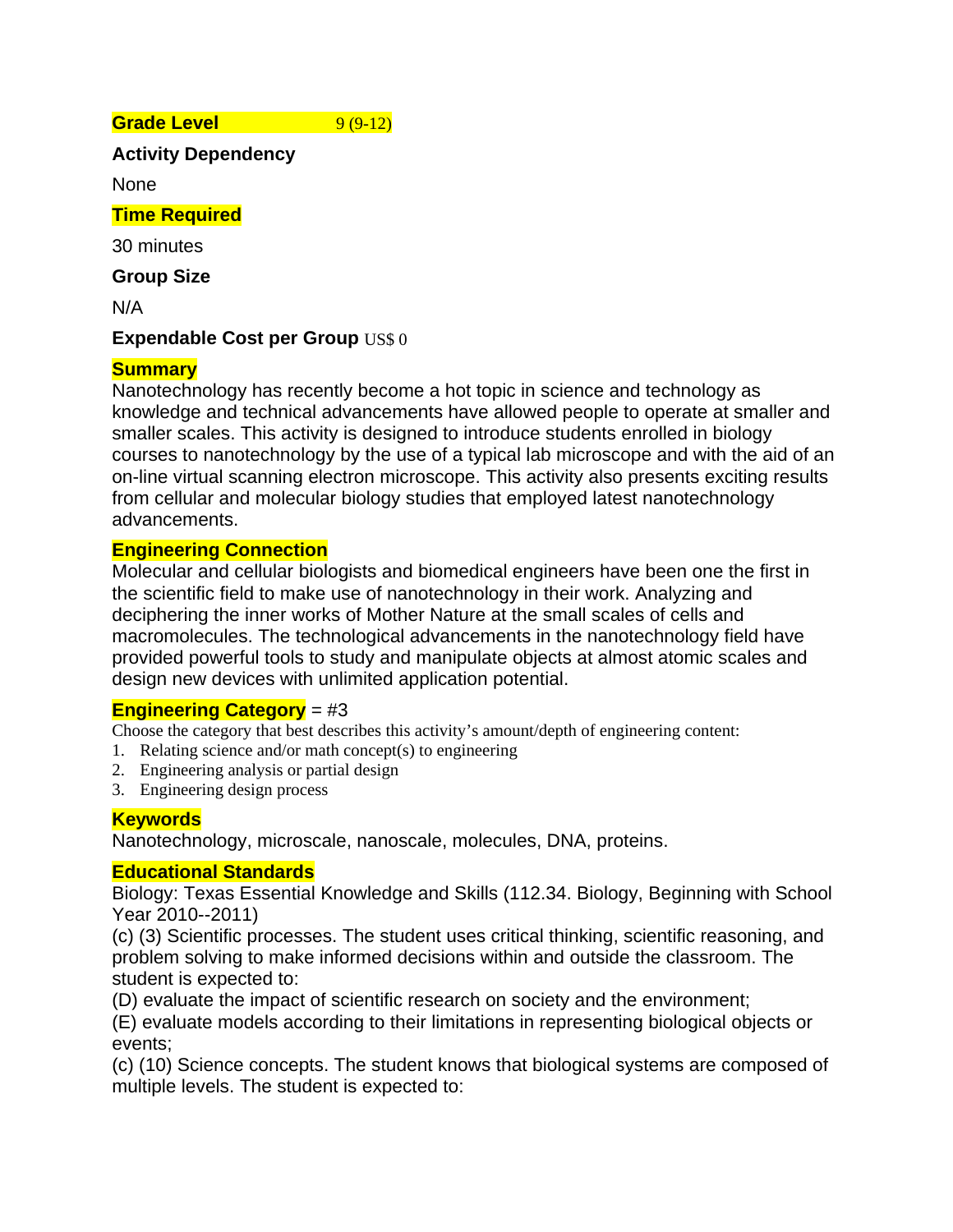(B) describe the interactions that occur among systems that perform the functions of transport, reproduction, and response in plants;

### **Pre-Requisite Knowledge**

None.

## **Learning Objectives**

After this activity, students should be able to:

- Know what nano means and describe or enumerate objects typical of the nanoscale.
- Give examples of biological events that take place at the nanoscale.
- Explain the properties (the magnification range, resolution) of the different visualization devices.
- Explain the function of motor proteins.
- Explain the function of kinesin and microtubules.

## **Materials List**

Each group needs:

- A lab microscope;
- Computer connected to the Internet.

To share with the entire class:

• Digital projector and computer with Internet access.

## **Introduction / Motivation**

The term nanotechnology is encountered frequently today, but what does it mean? Let's look at the roots of the word. Does "nano" sound close to a familiar word for a number? The teacher should try and direct students toward the answer, nine. So if nano stands for nine then what is the link with technology? Explain that the nano, or nine, is referring to the dimension or the characteristic length scales of the objects or phenomena that the nanotechnology is studying. The number nine represents the negative power of ten, i.e.,  $10^{-9}$ , and the unit for the length scale is the meter so nanotechnology deals with phenomena at length scales of  $10^{-9}$  meters. Ask students to give examples that fit into this very small length scale such as molecules, proteins, cell organelles, and cells. Try to steer the students to relate nanotechnology and biology.

Now, compare the nanoscale objects with other objects of larger dimensions. How everyday objects compare to the nanoscale? For example, the thickness of sheet of paper is about 10<sup>-4</sup> meters, that is, 0.1 millimeters, or 100,000 nanometers. A human hair is, on average, 10,000 nanometers, about the size of the red blood cells. Thes objects can be seen with the naked eye or with the help of the conventional microscope. But what about the organelles inside the cells? And other smaller structures such as proteins or the DNA? For these structures approaching the nanoscale size, the conventional, optical microscope is unable to resolve the tiny length scales because of another phenomenon: the wavelength of light is much larger (between 400 and 750 nanometers) than the size of the objects at this very small scale. To overcome this obstacle, scientist have come with a few solutions: the so called electron emitting microscope, which emits electrons to the sample, and the scanning probe microscope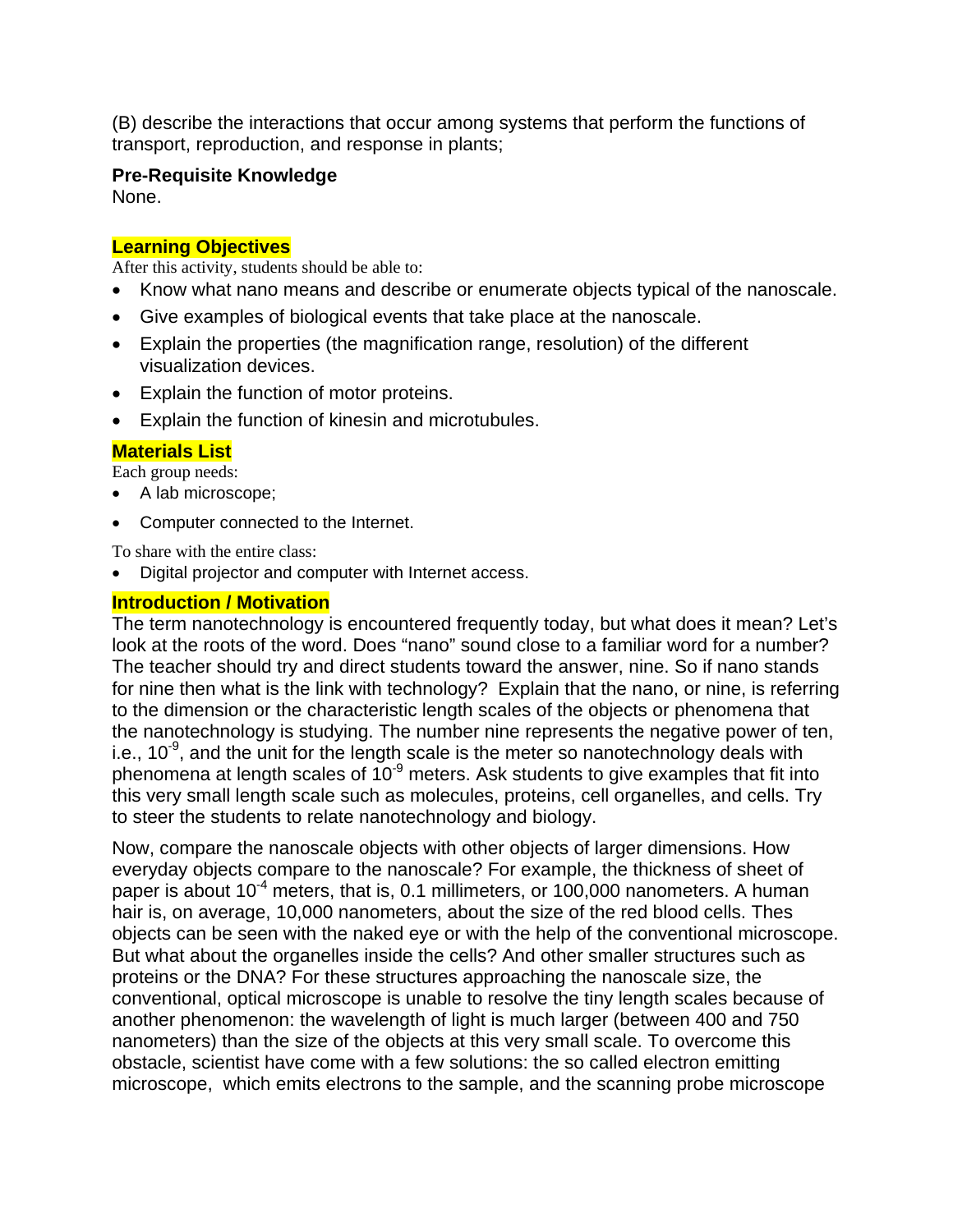which consists of a fine probe tip that scans the sample (much like a blind person reading Braille with their fingers).

Biologists are interested in the way cells and their smaller parts such as organelles, proteins, and enzymes work. Recent results, making use of the latest microscopy technology, have been able to visualize the way small organelles such as the bacterial flagellar motor, or the kinesin and dynein proteins are performing their biological tasks as shown in Figure 1. The kinesin consists of two heads (Figure 1D) that move alternatively along the microtubule (which is part of the cytoskeleton of the cell together with the actin and intermediate filaments). These proteins (kinesin, dynein) are performing transportation tasks inside the cells while the microtubules are part of the cells' skeleton and provide structural integrity for cells. The bacterial flagellar motor (Figure 1B, artist's rendition) can be visualized by electron microscopy (Figure 1B, inset)



| Figure 1                                                                                                                |
|-------------------------------------------------------------------------------------------------------------------------|
| <b>ADA Description:</b> Four images showing protein motors inside cells (A, C,<br>D) and a bacterial flagella motor (B) |
| <b>Caption:</b> Figure 1: Biological systems at the nanoscale                                                           |
| Image file: proteinpumps.jpg                                                                                            |
| <b>Source/Rights:</b> Copyright © 2007 American Association for the<br>Advancement of Science                           |

#### **Vocabulary / Definitions**

| <b>Word</b> | <b>Definition</b>                                                                           |
|-------------|---------------------------------------------------------------------------------------------|
| Kinesin     | Processive motor protein consisting of two heads that walk in alternate steps of 8          |
|             | nm.                                                                                         |
|             | Microtubule   Polymers chains of 25 nm diameter that are part of the cellular cytoskeleton. |
| Nanometer   | One billionth of a meter $(10^9 \text{ meters})$ .                                          |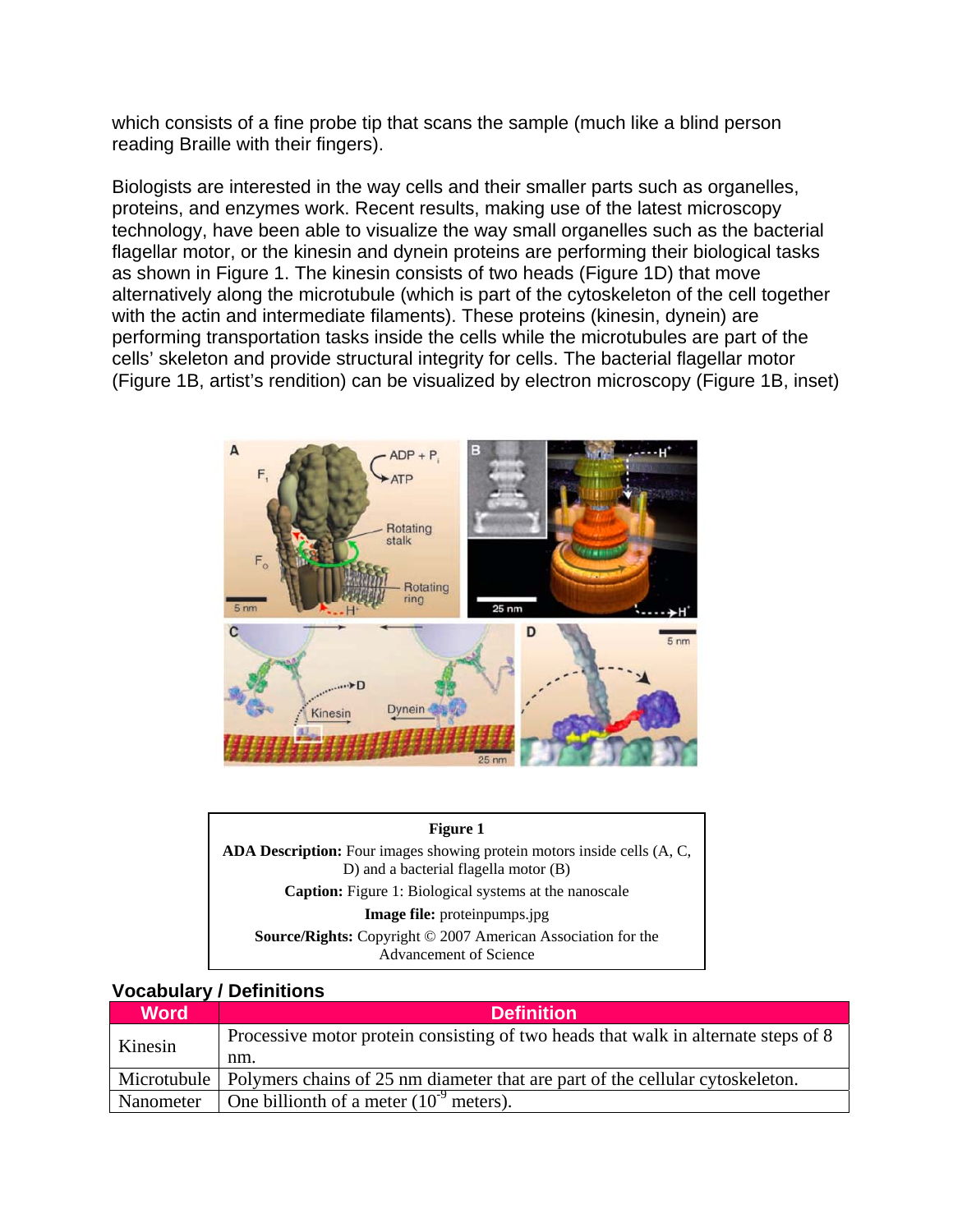Resolution Capability of making distinguishable the individual parts of an object.

## **Procedure**

### **Background**

For this activity the students will use a conventional optical microscope to visualize different objects and then they will use a computer to access the Internet web tool developed by the Florida State University which shows different biological systems imaged with electron microscopy.

#### **With the Students**

- 1. Ask students to use the objective (or lens) of the microscope with the least amount of magnification. Have the students visualize a sample prepared for microscope visualization, preferable ragweed pollen for comparison with the later steps of this procedure (bacteria or a small sample of biological tissue (plant or animal) can also be used). Ask the students to take noted and describe in words what they see.
- 2. Next, ask the students to use the next largest magnification objective and take notes. They should see the tissue and maybe some cells in greater detail.
- 3. If the microscope has a third objective (with the highest magnification), ask the students to use it and describe again what they are seeing.
- 4. Now ask the students to go on the Internet and in the address bar to type this address: http://micro.magnet.fsu.edu/primer/java/electronmicroscopy/magnify1/index.html
- 5. The students should now have on their computer screens the interactive Java tool called Virtual Scanning Electron Microscopy of the Florida State University.
- 6. Ask the students to select the ragweed pollen from the dropdown menu just beneath the main picture and tell students to play with the adjustments control that vary the magnification, the image contrast, brightness, and focus.
- 7. Notice the rich detail of the ragweed pollen that can be visualized with electron microscopy.
- 8. Encourage students to look at other specimens that are available from the dropdown menu under the main image.

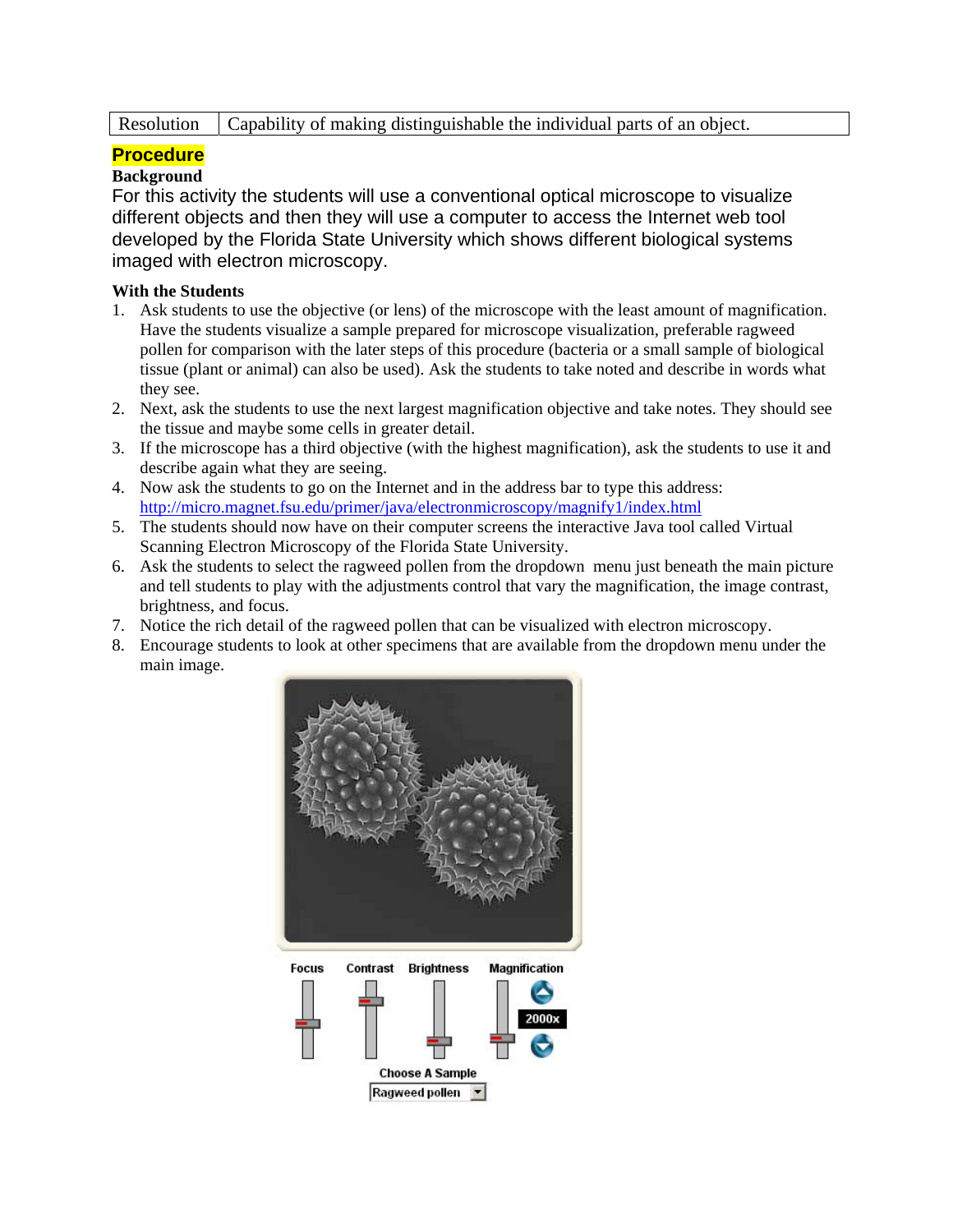#### **Figure 2**

**ADA Description:** Image showing the ragweed pollen particles as visualized by electron microscopy

**Caption:** Figure 2: Ragweed pollen visualized using the Virtual Scanning Electron Microscopy of the Florida State University.

**Image file:** ragweed.jpg **Source/Rights:** Copyright © 2010 Florida State University

**Attachments None**

#### **Safety Issues**

• None

**Troubleshooting Tips**  None

**Investigating Questions**  None

**Assessment** 

**Post-Activity Assessment**  *Descriptive Title:* Nanoscale Assessment

**Activity Extensions**  None

## **Activity Scaling**

- For lower grades,
- For upper grades,

#### **Additional Multimedia Support**

http://micro.magnet.fsu.edu/primer/index.html

#### **References**

van den Heuvel, M. G. L. and Dekker, C. "Motor Proteins at Work for Nanotechnology" Science. July 20, 2007: 317.

http://micro.magnet.fsu.edu/primer/virtual/virtual.html

**Other** 

#### **Redirect URL**

**Contributors**  Mircea Ionescu, Myla van Duyn

## **Copyright**

University of Houston GK12 Program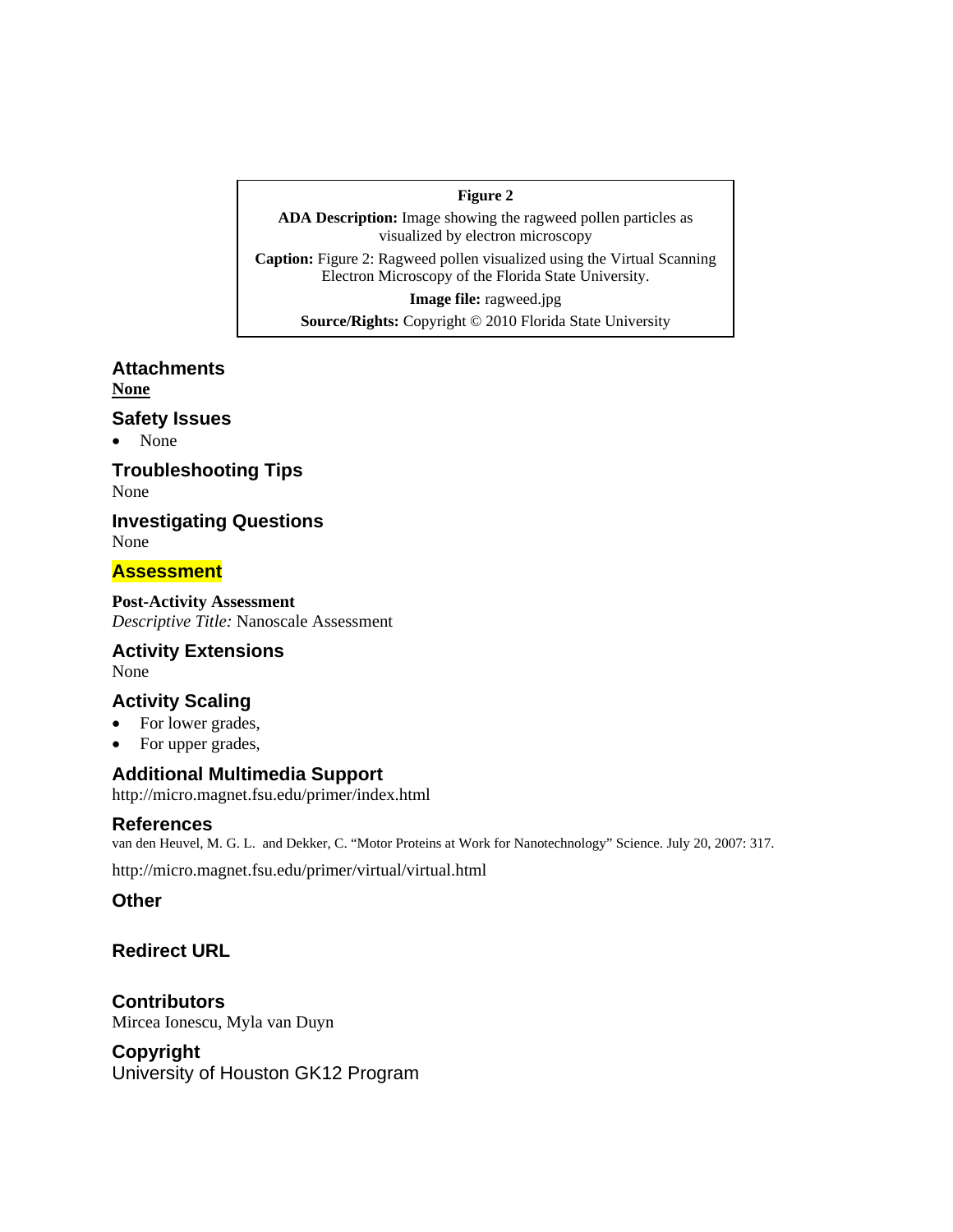#### **Supporting Program**

University of Houston GK12 Program under the National Science Foundation Grant (DGE--0840889).

**Version: September 2010**